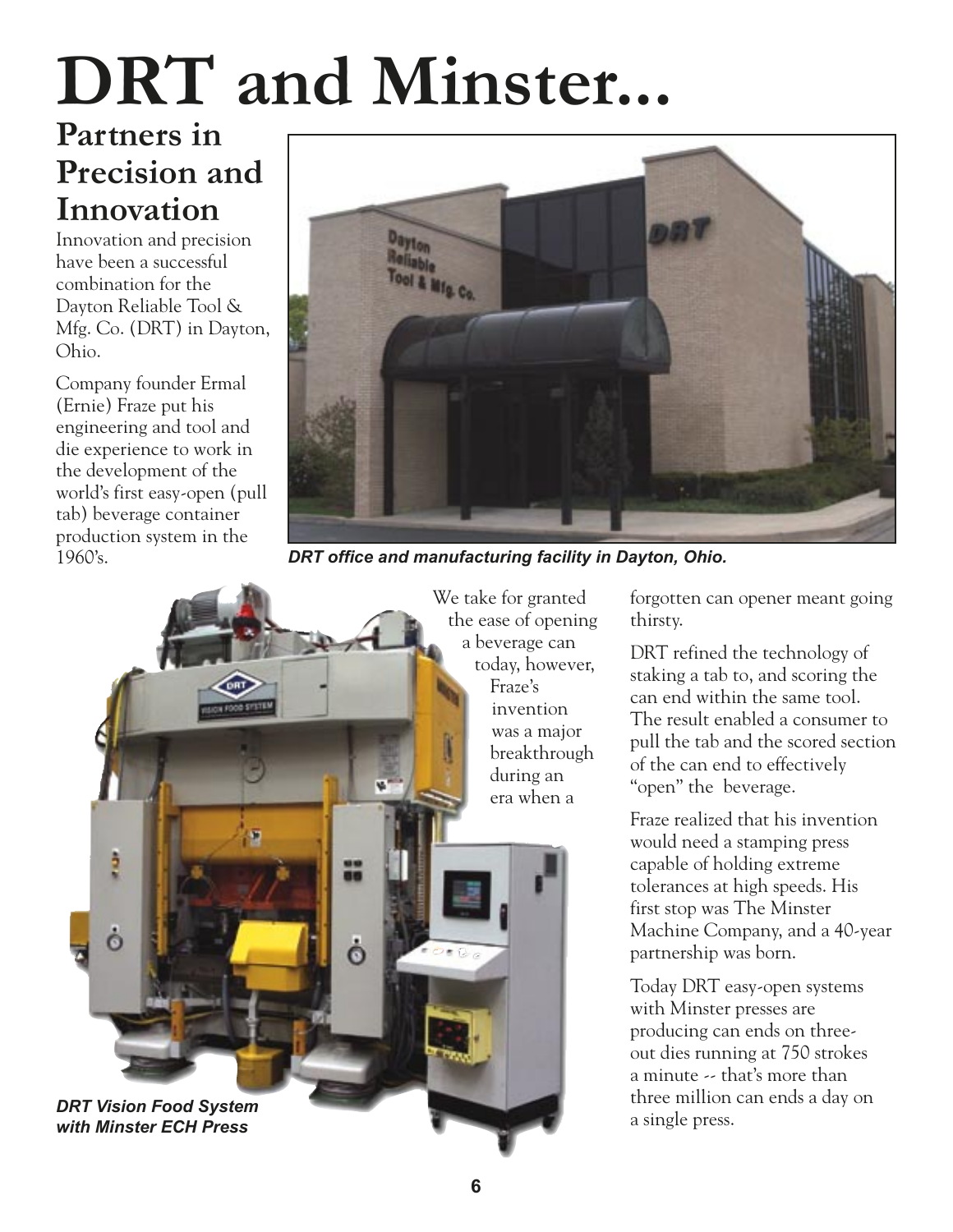

"Our relationship with Minster has been very good over the years," said DRT Vice President of Operations Greg Martin. "Minster has always supplied what we sell  $\sim$  value, quality and support."

"DRT stands for quality, so we depend on quality suppliers like The Minster Machine Company," DRT President Gary Van Gundy added.

DRT manufactures several different high speed conversion systems that produce a seemingly endless variety of food and beverage easy-open can ends. At the heart of these systems is typically a Minster EC or ECH press. Dynamically balanced, Minster end conversion

presses are designed with main bearings that give exceptional support to the eccentric shaft to resist deflection and reduce

**"DRT stands for quality, so we depend on quality suppliers like The Minster Machine Company."**

> *Gary Van Gundy President Dayton Reliable Tool & Mfg.*

stress for high speed production while maintaining extreme part tolerances.

Because carbonated beverage cans also have internal pressure requirements, total product specification ranges of .0006 need to be held in the progressive dies of the DRT easy-open end systems.

The last station of the die stakes the "tab" portion of the end. This typically happens on a three-out die at speeds up to 750 strokes per minute.

"Thermal control and bottom dead center repeatability are extremely important with the press," Martin said. "The presses hold up very well, and to Minster's credit they are the standard of the industry."

DRT and Minster have collaborated on numerous innovations over the years.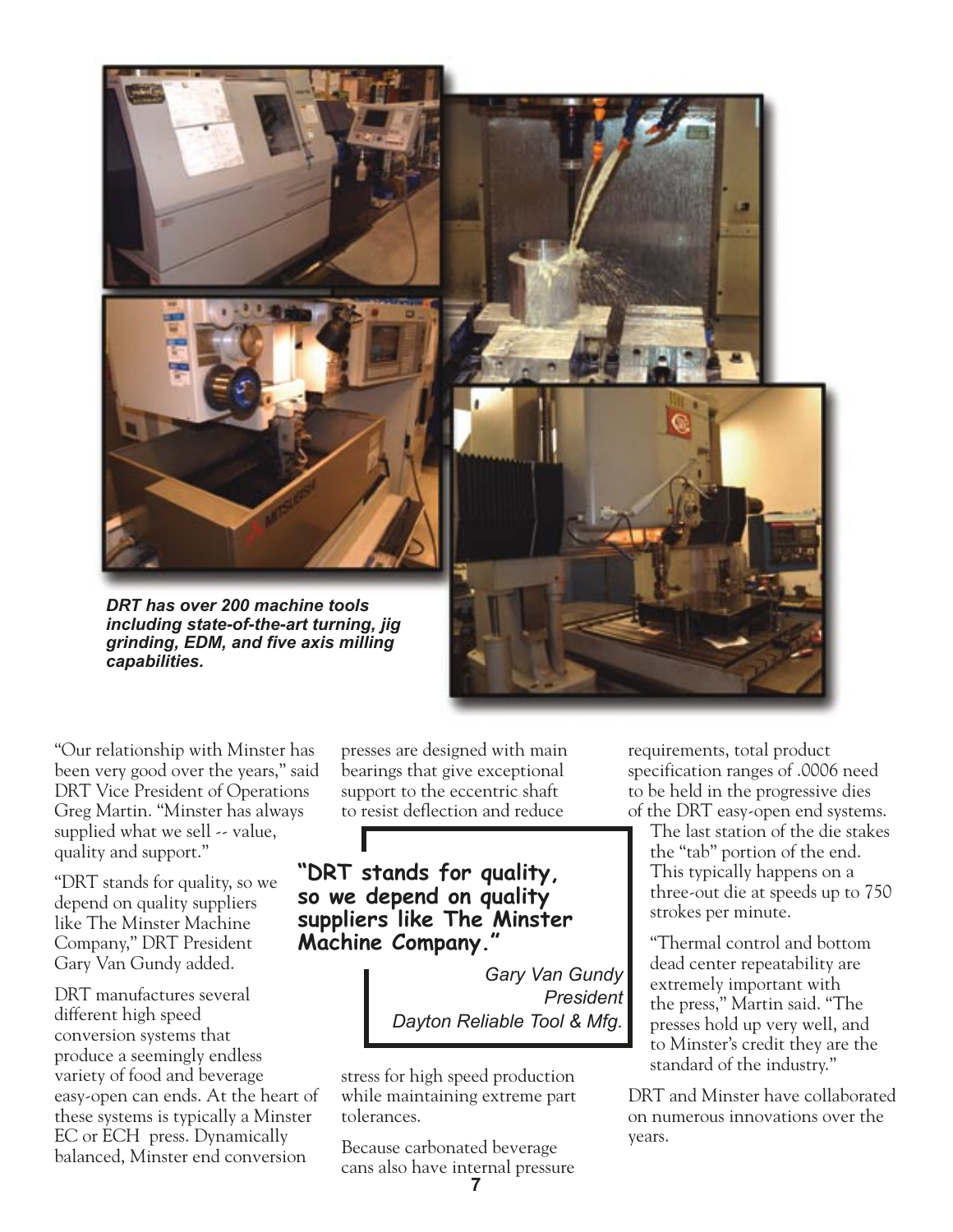

*High speed conversion systems under construction on the assembly floor at Dayton Reliable Tool.*

"There have been many enhancements to the Minster presses, some of which have been developed for some of our applications," Martin said. "Minster's clutch technology is phenomenal, giving us extreme quick starting and stopping. Another great technology is the quick lift slide, which gives us the ability to get at the tooling

quickly and without busting up our knuckles."

DRT's world class engineering resources and ultra precision machining capabilities also provide customers with high quality progressive dies and custom contract machining.

"We are continuing to diversify our offering of products and

services," Martin said. "Some of the skills developed in our systems business over the years are now being used to produce ultra precision complex parts, and progressive dies with die sets to .0001" tolerances.

DRT has over 200 machine tools including state-of-the-art turning, jig grinding, EDM, and

*Beverage being test*